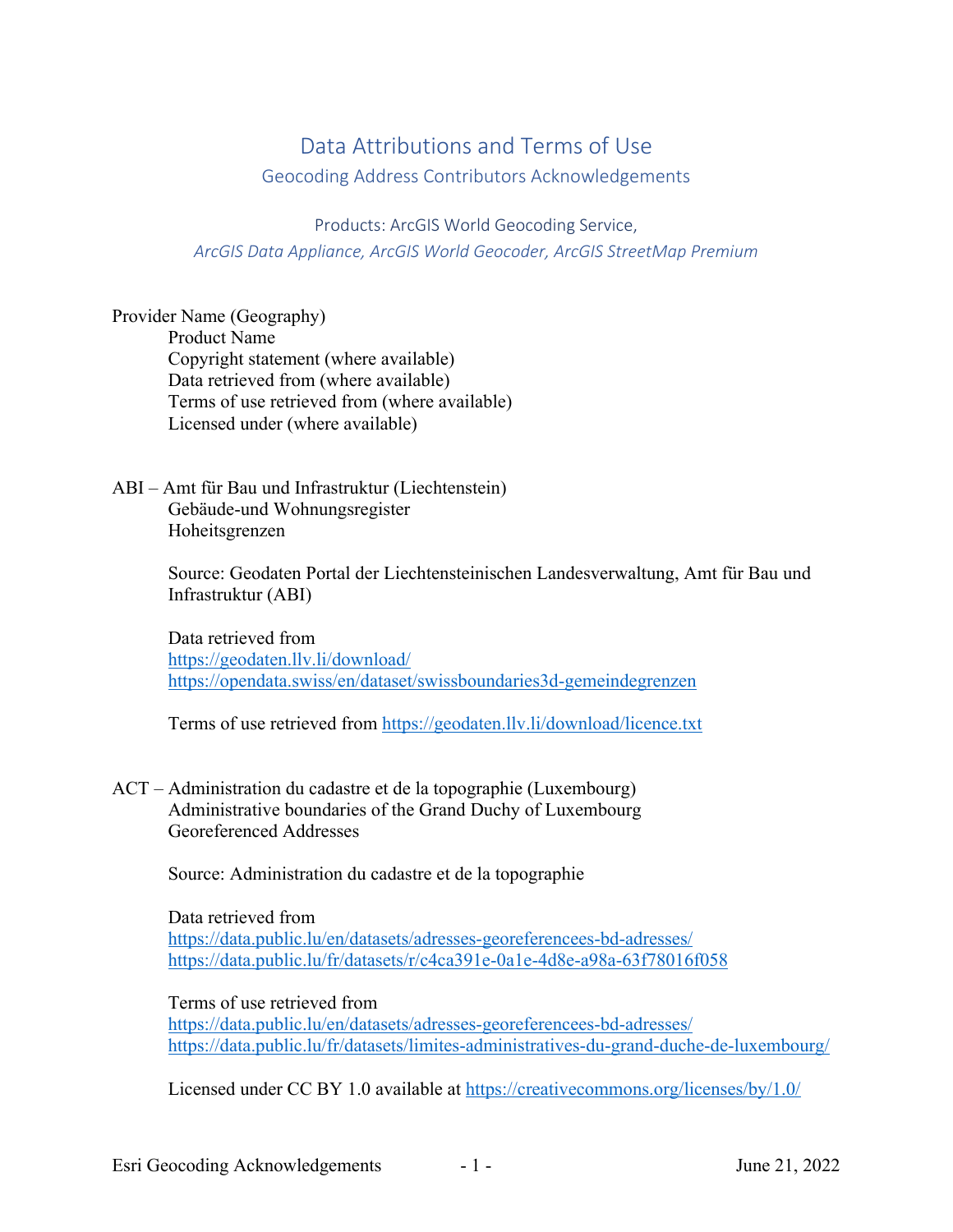Amt für Statistik Berlin-Brandenburg (Germany) Addressen Verwaltungseinheiten

> Source: Amt für Statistik Berlin-Brandenburg Senatsverwaltung für Stadtentwicklung und Wohnen

Data retrieved from https://fbinter.stadtberlin.de/fb/wfs/data/senstadt/s\_wfs\_adressenberlin

Terms of use retrieved from https://www.govdata.de/dl-de/by-2-0

Licensed under "Data license Germany – attribution – Version 2.0" available at https://www.govdata.de/dl-de/by-2-0

BOSA DG Digitale Transformatie (Belgium) Belgian streets and addresses

> © Copyright 2016 DG Digital Transformation. Contains government information obtained under the Free Open Data License Flanders v.1.0

Data retrieved from https://opendata.bosa.be/index.fr.html

Terms of use retrieved from https://opendata.bosa.be/index.fr.html

Bundesamt für Eich-und Vermessungswesen (Austria) Österreichisches Adressregister

© Austrian address register, key date data from 05.01. 2021

Data retrieved from http://www.bev.gv.at/

Centro de Descargas (Spain) CartoCiudad Rt pk p Rt tranmo vial

© Centro Nacional de informacion Geografica (CNIG)

Data retrieved from http://centrodedescargas.cnig.es/CentroDescargas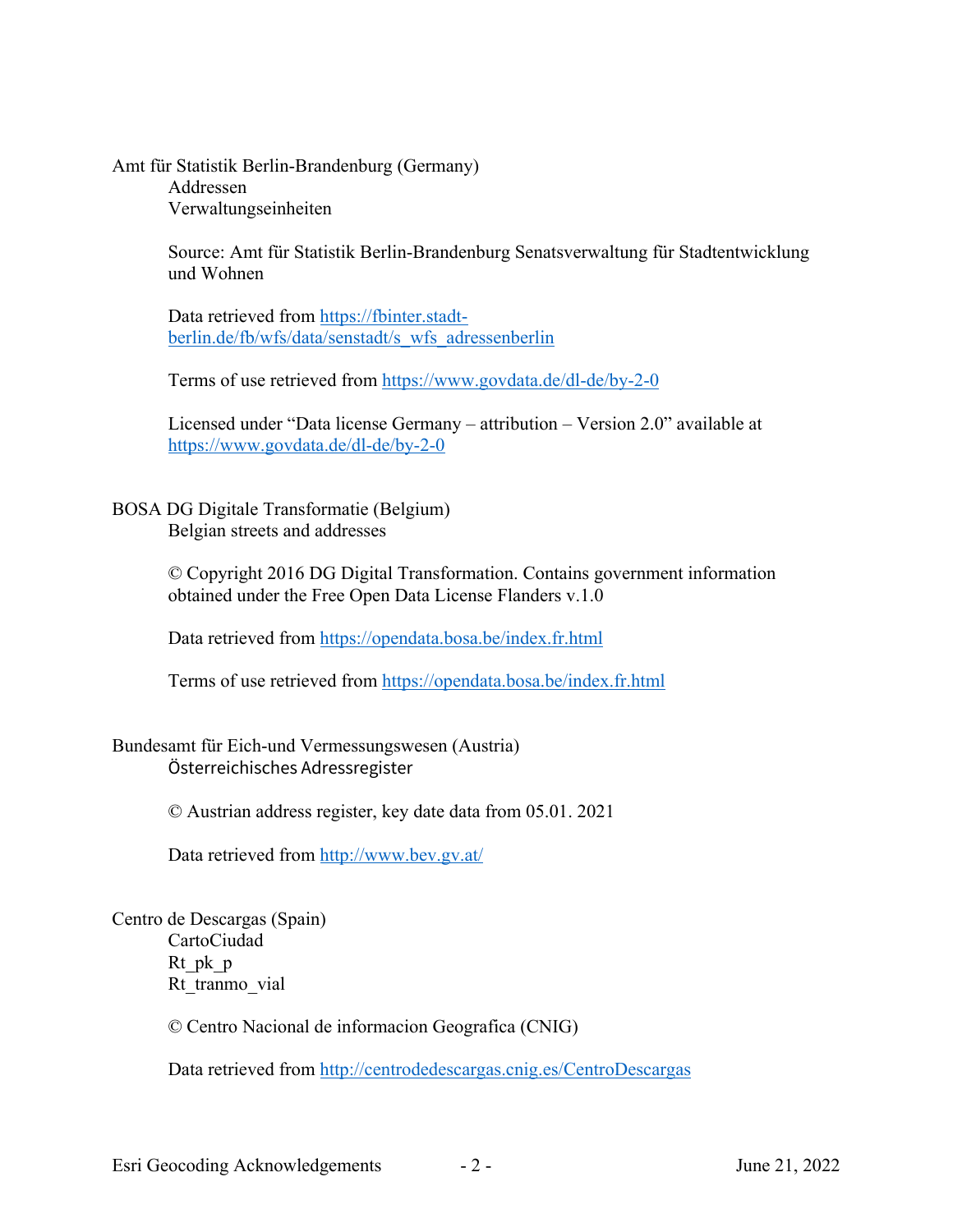Terms of use retrieved from http://www.ign.es/resources/licencia/Condiciones\_licenciaUso\_IGN\_eng.pdf

Licensed under CC BY 4.0 available at https://creativecommons.org/licenses/by/4.0/

## ČÚZK Czech Republic (Czechia)

Czechia Addresses, Administrative Units, Buildings, Municipalties Copyright © 2010 ČÚZK, All rights reserved.

Public access is not restricted and is provided in accordance with Decree No. 359/2011 Coll., on the register of territorial identification, addresses and real estates and law 123/1998 Sb., on the right to information about the environment.

Terms of use retrieved from http://www.cuzk.cz/English/Practical-Information/Conditions-of-Provision-for-Spatial-Data-and-Netwo/Conditions-for-CUZK-Spatial-Data-Provision.aspx

### DC.gov (Washington D.C.)

Master Address Repository (MAR) - Address Points, Address Residential Units Master Address Repository (MAR) - Points of Interest

Unless otherwise noted, the data on the Sites is public domain and made available with a Creative Commons CC0 1.0 Universal dedication. In short, the District waives all rights to the data worldwide under copyright law, including all related and neighboring rights, to the extent allowed by law. You can copy, modify, distribute, and perform the data, even for commercial purposes, all without asking permission. The District makes no warranties about the data, and disclaims liability for all uses of the data, to the fullest extent permitted by applicable law.

Data retrieved from DC Data Catalog http://data.dc.gov/

Terms of use retrieved from https://dc.gov/node/939602

Digital and Population Data Services Agency (Finland) VRK INSPIRE Addresses Theme Dataset

© National Agency for Digital and Population

Data retrieved from https://www.avoindata.fi/data/fi/dataset/rakennusten-osoitetiedotkoko-suomi

Terms of use retrieved from https://www.avoindata.fi/fi/opas/lisenssit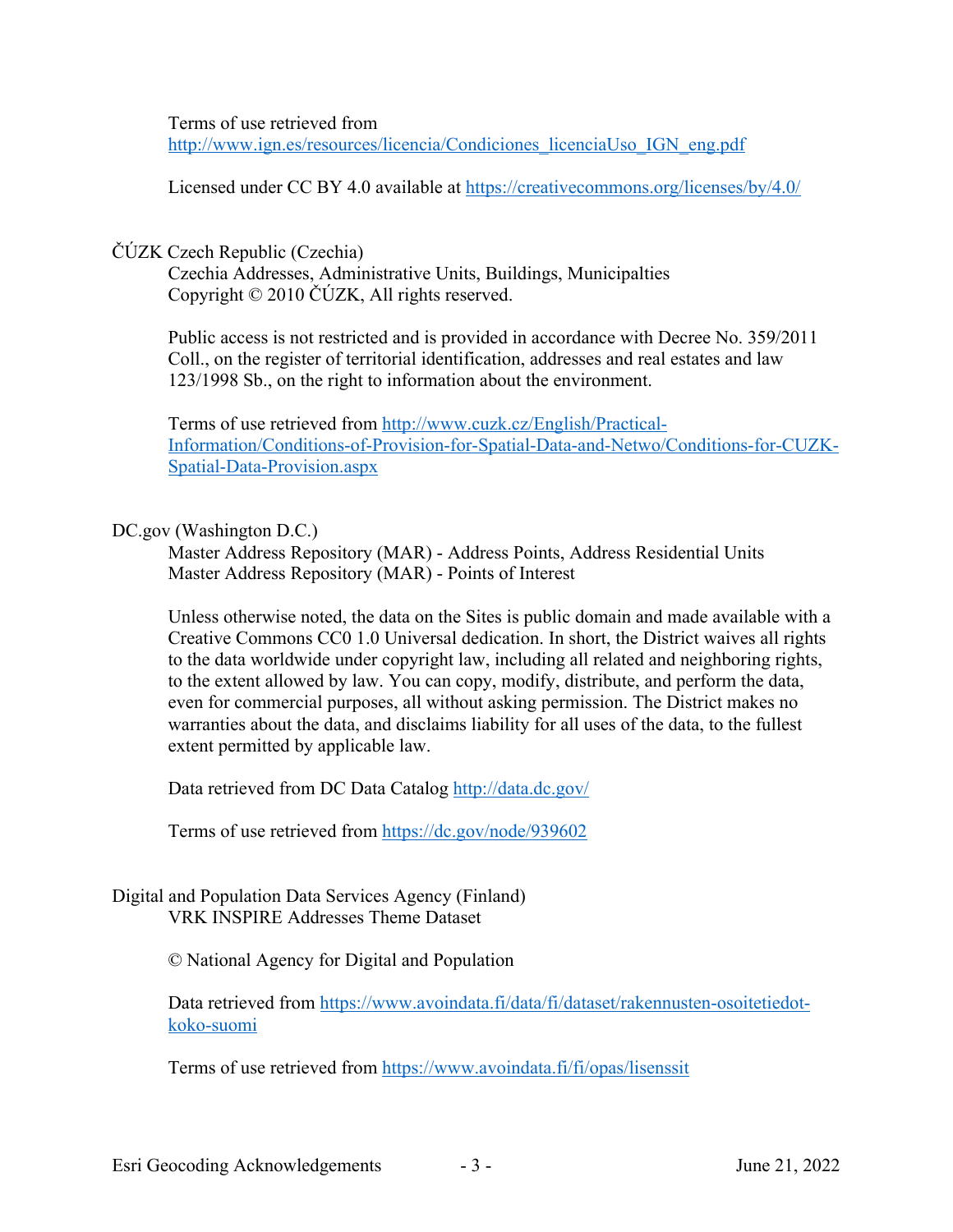Licensed under CC BY 4.0 available at https://creativecommons.org/licenses/by/4.0/

Federal Aviation Administration (USA) NfdcFacilities.xls

Data retrieved from the U.S. Federal Aviation Administration (https://www.faa.gov/)

Data retrieved from https://www.faa.gov/airports/airport\_safety/airportdata\_5010/

Federal Office of Topography swisstopo (Switzerland) Addresses and buildings swissBOUNDARIES3D municipal boundaries Cities and Towns

Source: Federal Office of Topography SwissTopo

Data retrieved from https://www.geocat.ch/geonetwork/srv/eng/catalog.search#/search?resultType=details&s ortBy=relevance&any=ch.bfs.gebaeude\_wohnungs\_register&from=1&to=20 https://www.bfs.admin.ch/bfs/en/home/registers/federal-register-buildings-dwellings.html https://www.cadastre.ch https://opendata.swiss/en/organization/bundesamt-fur-landestopografie-swisstopo https://opendata.swiss/en/dataset/swissboundaries3d-gemeindegrenzen

Terms of use retrieved from https://opendata.swiss/en/terms-of-use/

Fire and Emergency New Zealand (New Zealand) New Zealand Localities

> Source: Land Information New Zealand (LINZ) and licensed by LINZ for re-use under the Creative Commons Attribution 4.0 International license

Licensed under CC BY 4.0 available at https://creativecommons.org/licenses/by/4.0/

GKÚ – Geodetický a kartograpický ústa Bratislava (Slovakia) Basic level / ZBGIS – Administrative boundaries

Source: GKÚ Bratislava (Geodetic and Cartographic Institute Bratislava)

Data retrieved from https://www.geoportal.sk/en/zbgis-smd/download-section/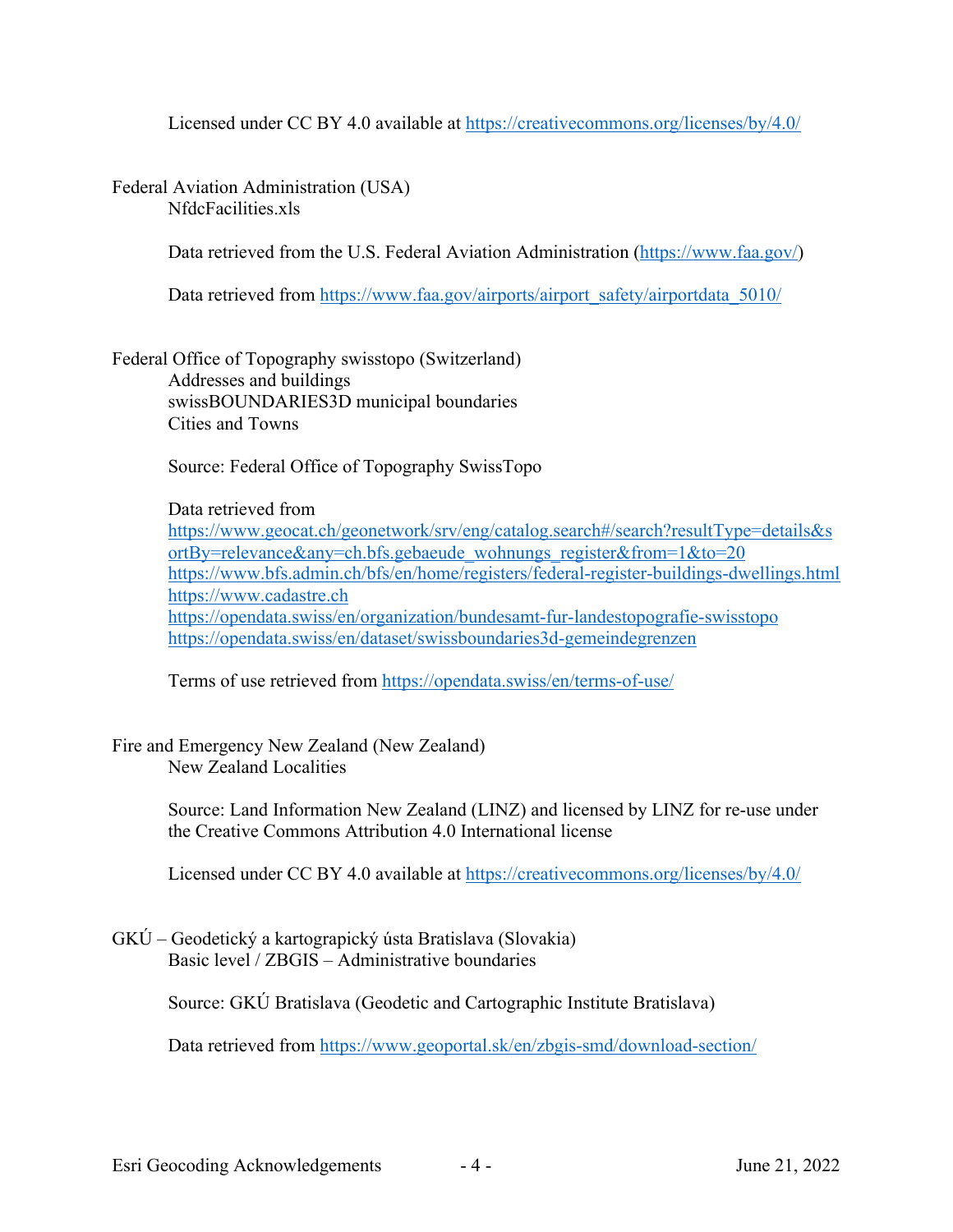Licensed under CC BY 4.0 available at https://creativecommons.org/licenses/by/4.0/legalcode

Geodetska uprava Republike Solvenjie (Slovenia) Register of Spatial Units

> Source: "Surveying and Mapping Authority of the Republic of Slovenia, [House Numbers, Spatial Units, and Streets: June 2021.]"

Data retrieved from https://egp.gu.gov.si/egp/

Terms of use retrieved from https://www.eprostor.gov.si/fileadmin/struktura/ANG/General\_terms.pdf

Licensed under CC BY 2.5 available at https://creativecommons.org/licenses/by/2.5/si/legalcode

# Geologic Pte Ltd. (Singapore)

Singapore Land Authority (SLA) dataset

Copyright 2018 Singapore Land Authority

https://www.sla.gov.sg

Geonames (Global) Geonames Gazetteer

Data retrieved from www.geonames.org

Licensed under CC BY 4.0 available at https://creativecommons.org/licenses/by/4.0/

Geonorge/Kartverket (Norway) Mitrikkelen – Adresse Administrative enheter fylker (gjeldende)

Source: Kartverket-Norwegian Mapping Authority

Data retrieved from https://www.geonorge.no/

Terms of use retrieved from https://kartkatalog.geonorge.no/metadata/kartverket/matrikkelen-adresse/f7df7a18-b30f-4745-bd64-d0863812350c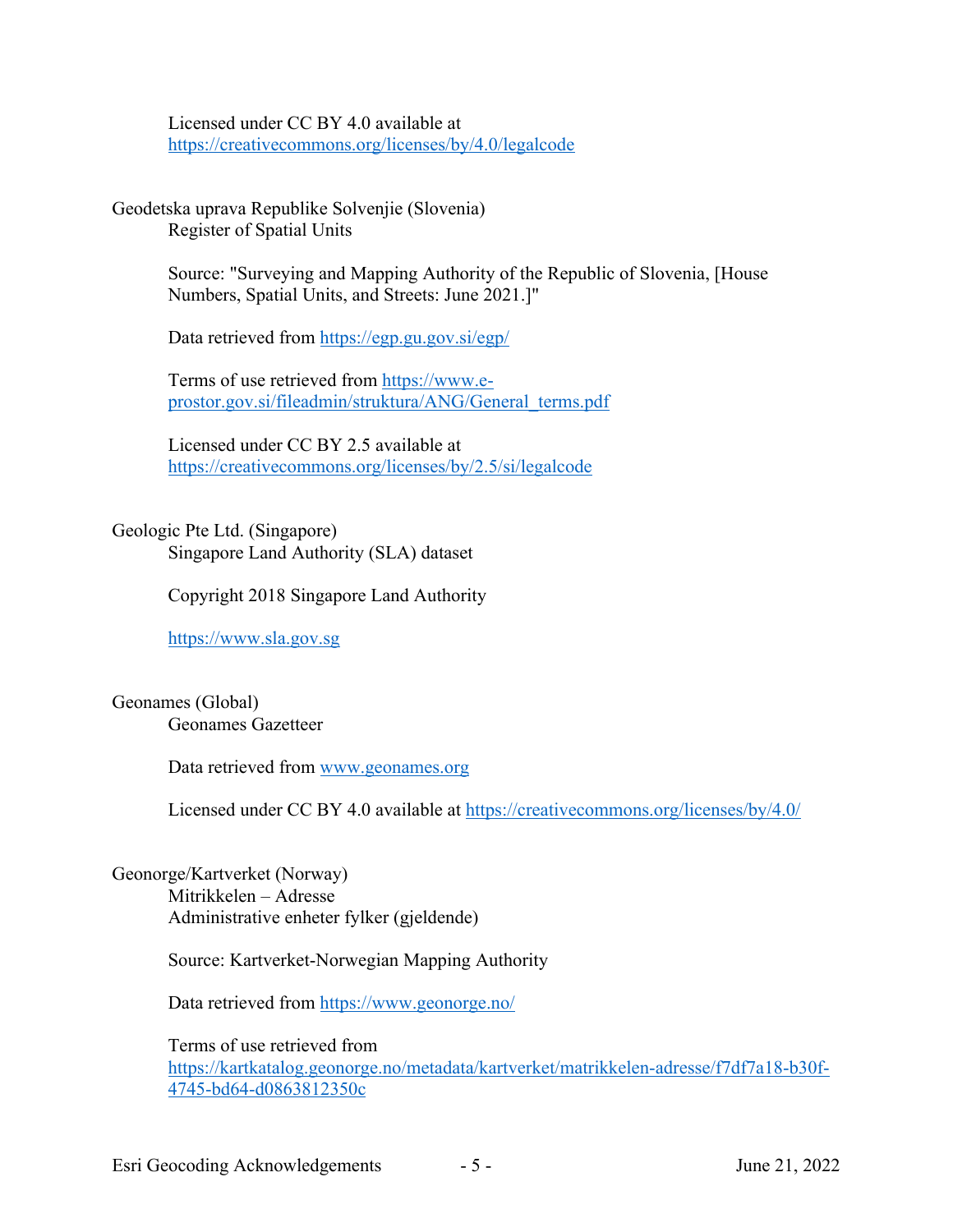Licensed under CC BY 4.0 available at https://creativecommons.org/licenses/by/4.0/

Geospatial Information Authority of Japan (Japan)

Fundamental Geospatial Data-Basic Survey Result

Source: Geospatial Information Authority of Japan

Terms of use retrieved from http://www.gsi.go.jp/ENGLISH/page\_e30286.html

## GUJIK – Główny Urząd Geodezji i Kartografii (Poland)

PRG – jednostki administracyjne

PRG – granice specjalne

PRG – punkty adresowe i ulice

Source: Główny Urząd Geodezji i Kartografii (Central Office of Cartography and Geodesy)

Data retrieved from http://www.gugik.gov.pl/pzgik/dane-bez-oplat/dane-z-panstwowegorejestru-granic-i-powierzchni-jednostek-podzialow-terytorialnych-kraju-prg

Terms of use retrieved from http://www.gugik.gov.pl/pzgik/dane-udostepniane-bez-oplat

Kadaster (Netherlands)

De Basisregistraties Adressen en Gebouwen (BAG) kadaster (BAG)

https://www.basisregistratiesienm.nl/copyright

Terms of use retrieved from https://www.kadaster.com/general-terms-and-conditions

Landesamt für Geoinformation und Vermessung Hamburg (Germany) Addressen

Source: Landesamt für Geoinformation und Vermessung – Hamburg

Data retrieved from https://suche.transparenz.hamburg.de/dataset

Terms of use retrieved from https://www.govdata.de/dl-de/by-2-0

Licensed under "Data license Germany – attribution – Version 2.0" available at https://www.govdata.de/dl-de/by-2-0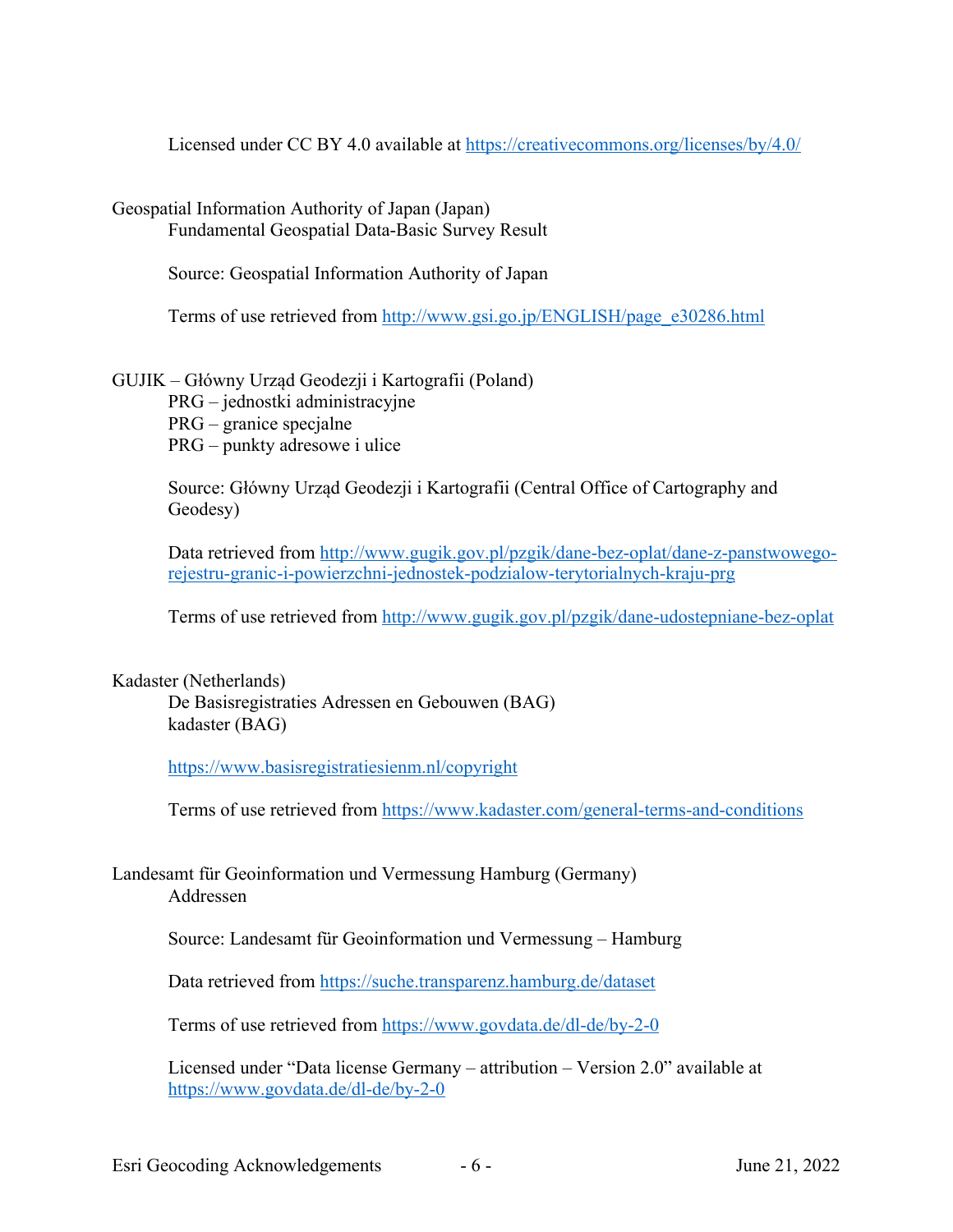LINZ Data Service\ Land Information New Zealand (New Zealand) AIMS Street Address Set Data retrieved from https://data.linz.govt.nz/set/4787-aims-street-address-set/ Licensed under CC BY 3.0 available at https://creativecommons.org/licenses/by/3.0/nz/

NZ Primary Parcels Data retrieved from https://data.linz.govt.nz/layer/50772-nz-primary-parcels/ Licensed under CC BY 4.0 available at https://creativecommons.org/licenses/by/4.0/

Sourced from the LINZ Data Service and licensed for reuse under CC BY 3.0 & CC BY 4.0

#### Maa-amet (Estonia)

Aadressiandmete Süsteemis (ADS); Jõusolevad aadressiobjektid koos aadressidega

© Estonian Land Board 2018

https://www.maaamet.ee/en

MEXT – Ministry of Education, Culture, Sports, Science and Technology (Japan) Kunishitei Bunkazai Database

Source: "National Cultural Properties Database" (Agency for Cultural Affairs)

Terms of use retrieved from https://kunishitei.bunka.go.jp/bsys/about

MINV – Ministerstvo vnutra Slovenskej republiky (Slovakia) Register Adries – Register vchodov Register Adries – Register budov Register Adries – Register ulic Register Adries = Register častí obcí

Source: Ministerstvo vnutra Slovenskej republiky (Ministry of the Interior of the SR)

Data retrieved from https://data.gov.sk/en/organization/2df13d50-0b6f-48ba-884ebe66dc0a2934

Terms of use retrieved from https://data.gov.sk/en/dataset/register-adries-register-obci

Licensed under CC Zero License available at http://opendefinition.org/licenses/cc-zero/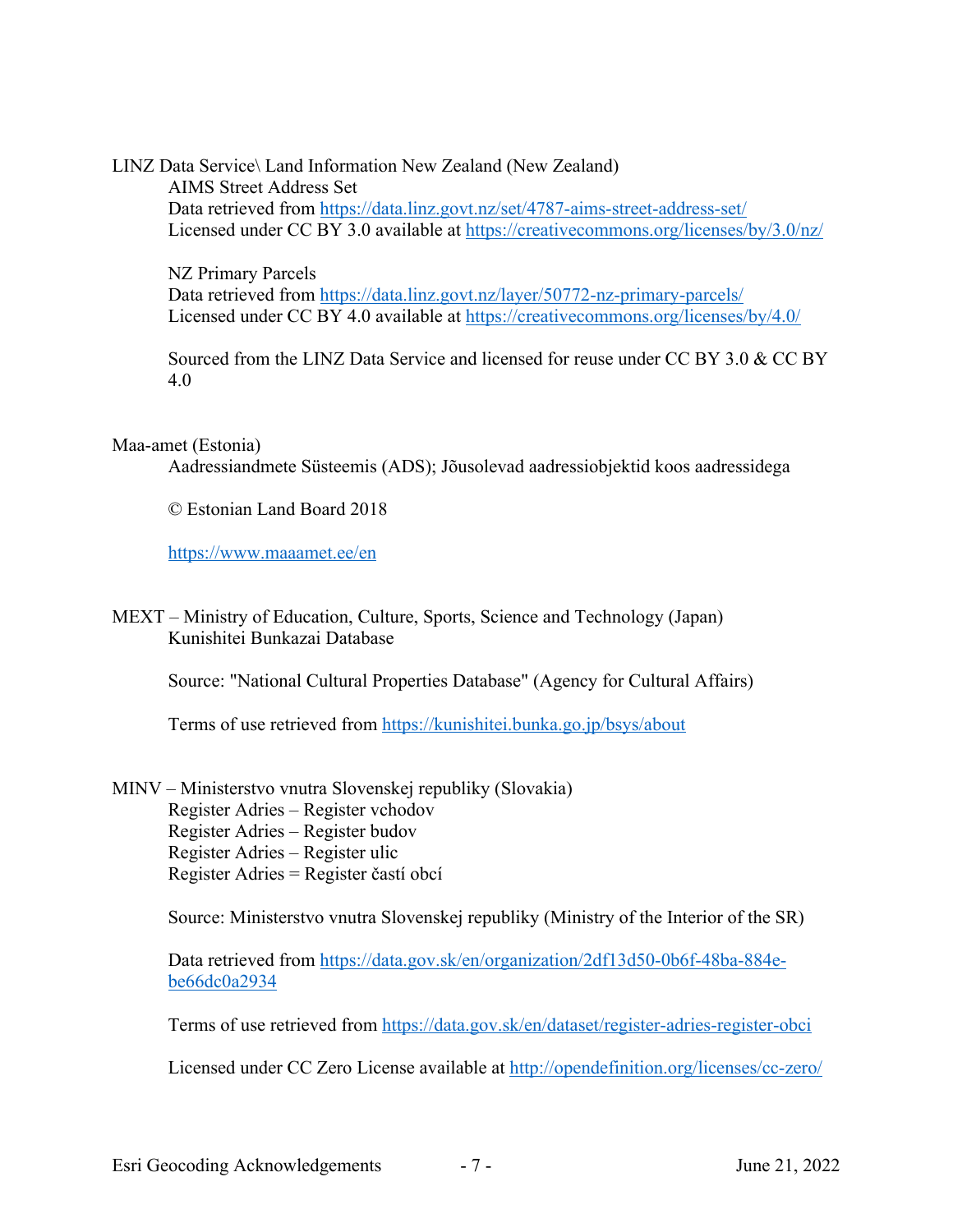#### Natural Earth (Global) **Ocean**

Made with Natural Earth. Free vector and raster map data  $\omega$  naturalearthdata.com.

Data retrieved from https://www.naturalearthdata.com/downloads/10m-physicalvectors/10m-ocean/

Terms of use retrieved from https://www.naturalearthdata.com/about/terms-of-use/

New Zealand Post (New Zealand) Postcode network file (PNF)

The data in this product is wholly sourced from New Zealand Post

Data retrieved from https://www.nzpost.co.nz/business/sending-within-nz/qualityaddressing/postcode-network-file

Terms of use retrieved from https://www.nzpost.co.nz/sites/default/files/uploads/shared/pnflicenceagreement.pdf

Office of the Lieutenant Governor, U.S. Virgin Islands Parcels of the U.S. Virgin Islands Estates of the U.S. Virgin Islands Centerlines of the U.S. Virgin Islands Street Addresses of the U.S. Virgin Islands

> © GIS Division – Office of the Lieutenant Governor, U.S. Virgin Islands, but is not endorsed or certified by that office.

Data retrieved from https://gisdivision-usvi.maps.arcgis.com/home/index.html

Official Register of the Territorial Division of the Country (TERYT) (Poland) Ulic Register

Source: Poland Central Statistical Office

Data retrieved from https://eteryt.stat.gov.pl/eTeryt/rejestr\_teryt/udostepnianie\_danych/baza\_teryt/uzytkowni cy indywidualni/pobieranie/pliki pelne.aspx?contrast=default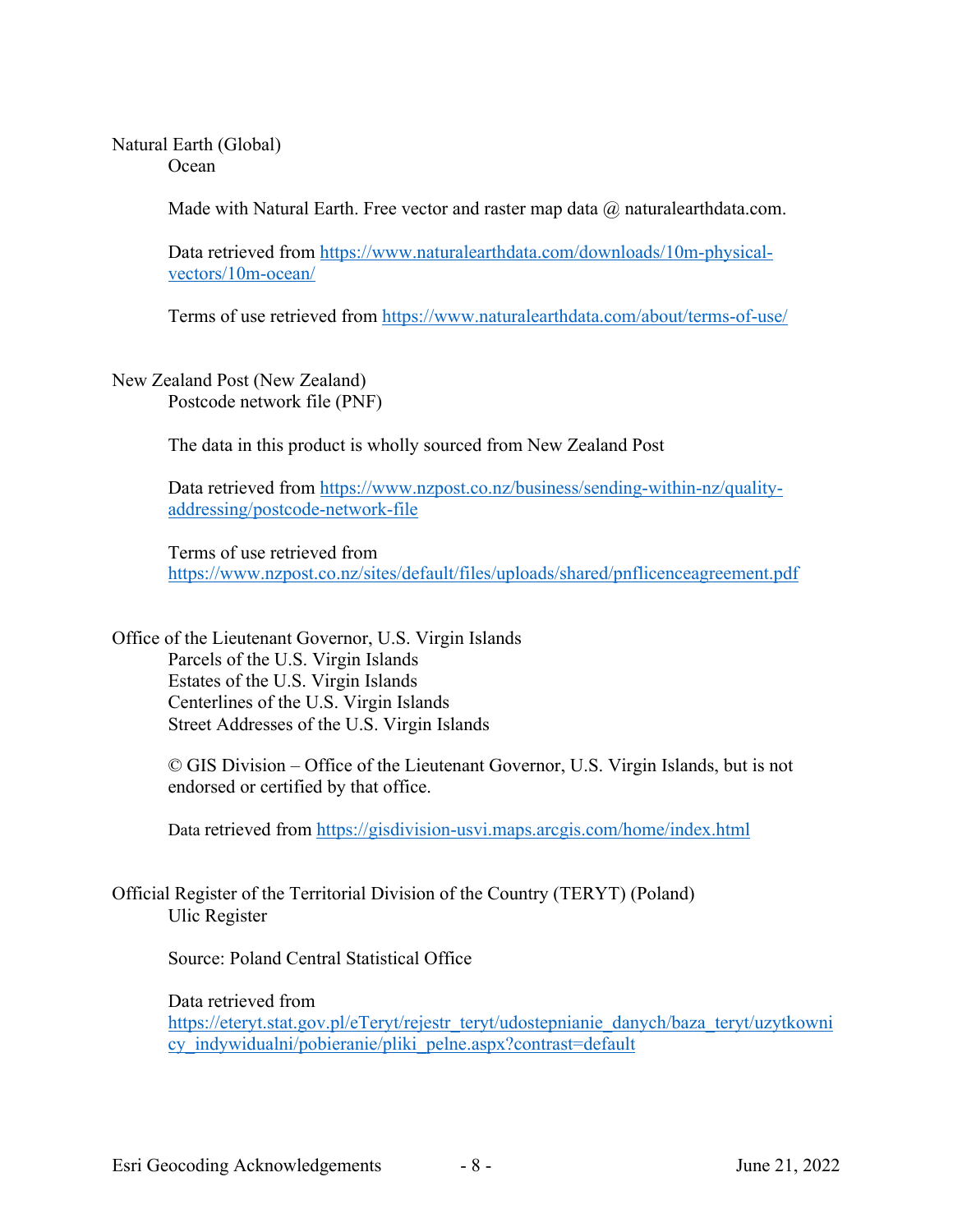Terms of use retrieved from

https://eteryt.stat.gov.pl/eTeryt/rejestr\_teryt/udostepnianie\_danych/formy\_i\_zasady\_udos tepniania/formy\_i\_zasady\_udostepniania.aspx?contrast=default

Ordnance Survey (Great Britain)

Ordnance Survey Open names dataset GB Counties – Past and Present / Boundary Line

© Ordnance Survey 2021 Contains OS data © Crown copyright and database right 2021 Contains public sector information licensed under the Open Government Licence v3.0 Contains Royal Mail data © Royal Mail copyright and Database right 2021 Contains National Statistics data © Crown copyright and database right 2021

Data retrieved from https://www.ordnancesurvey.co.uk/business-and-government/helpand-support/products/os-open-names.html

Terms of use retrieved from https://www.ordnancesurvey.co.uk/legal/

Licensed under the Open Government Licence available at http://www.nationalarchives.gov.uk/doc/open-government-licence/version/3/

PSMA Australia (Australia) G-NAF Administrative Boundaries

https://www.psma.com.au

Licensed under CC BY 4.0 available at https://creativecommons.org/licenses/by/4.0/ PSMA Geocoded National Address File (G-NAF). Copyright © PSMA Australia. Portions of this work were created using the Licensed Material contained in the PSMA Geocoded National Address File (G-NAF). The Licensed material and the Public License terms are located at http://data.gov.au.

Incorporates or developed using Administrative Boundaries ©PSMA Australia Limited licensed by the Commonwealth of Australia under Creative Commons Attribution 4.0 International licence (CC BY 4.0)

Terms of use retrieved from https://data.gov.au/dataset/geocoded-national-address-file-gnaf/resource/09f74802-08b1-4214-a6ea-3591b2753d30

SECR – Registru Centras (Lithuania) Adresų taškai pagal savivaldybes Vietovių ir gatvių erviniai duomenys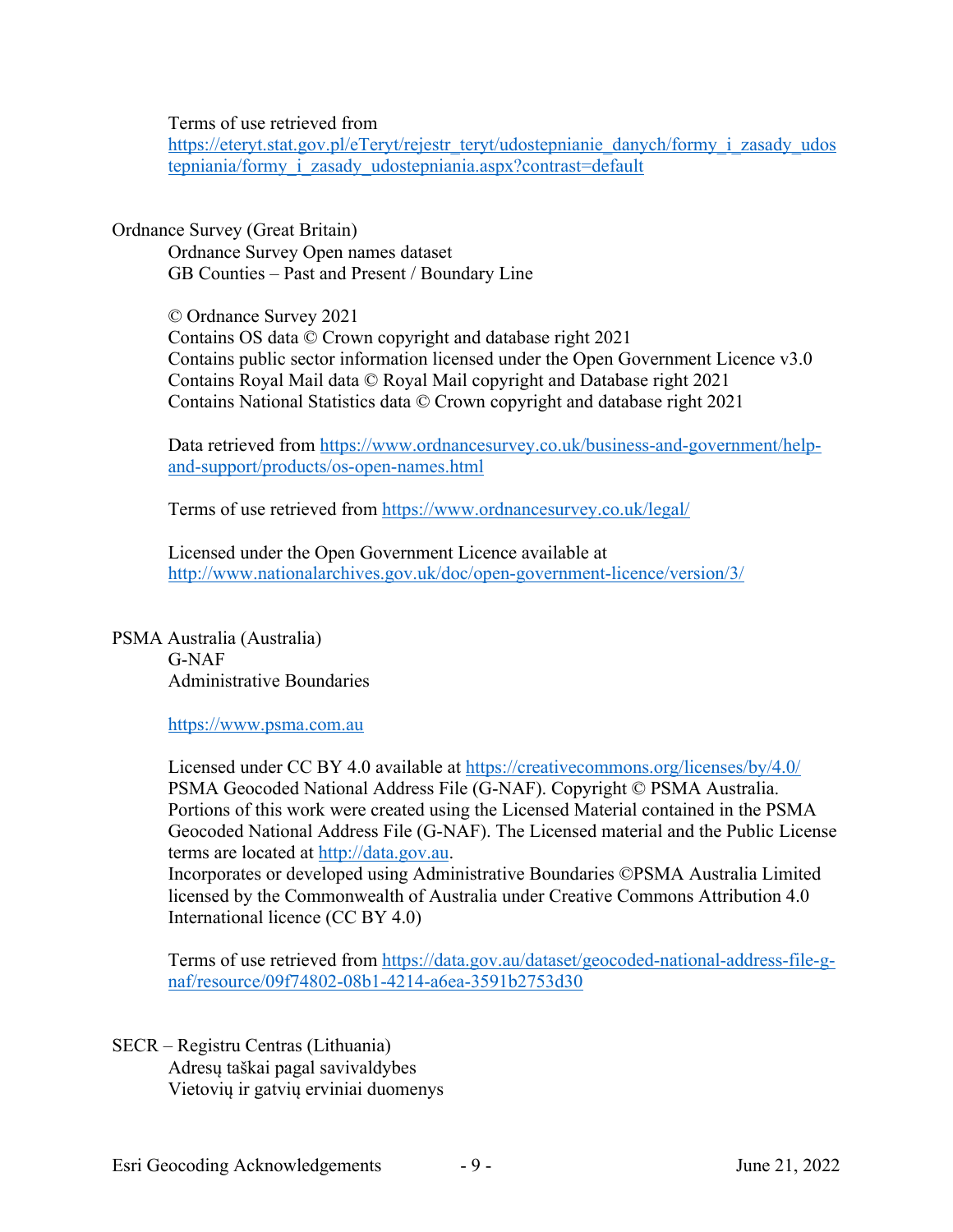Žemės sklypams ir / ar pastatams suteikti adresai

Source: Registru Centras (SECR)

Data retrieved from https://www.registrucentras.lt/p/1202 https://www.registrucentras.lt/p/1194 https://www.registrucentras.lt/p/1201

Terms of use retrieved from https://www.registrucentras.lt/atviri\_duomenys/

Staatsbetrieb Geobasisinformation und Vermessung Sachsen (Germany) Addressen Verwaltungseinheiten

Source: GeoSN

Data retrieved from https://geoportal.sachsen.de/cps/

Terms of use retrieved from https://www.govdata.de/dl-de/by-2-0

Licensed under "Data license Germany – attribution – Version 2.0" available at https://www.govdata.de/dl-de/by-2-0

#### Stadt Frankfurt am Main (Germany)

Hauskoordinaten der Stadtgrundkarte Frankfurt

Source: Stadtvermessungsamt Frankfurt am Main

Data retrieved from https://www.offenedaten.frankfurt.de/dataset/hauskoordinatenfranfurt

Terms of use retrieved from https://www.govdata.de/dl-de/by-2-0

Licensed under "Data license Germany – attribution – Version 2.0" available at https://www.govdata.de/dl-de/by-2-0

Statistics Canada (Canada) Canada Census Block

> Source: Statistics Canada, Census Block, 2020. Reproduced and distributed on an "as is" basis with the permission of Statistics Canada.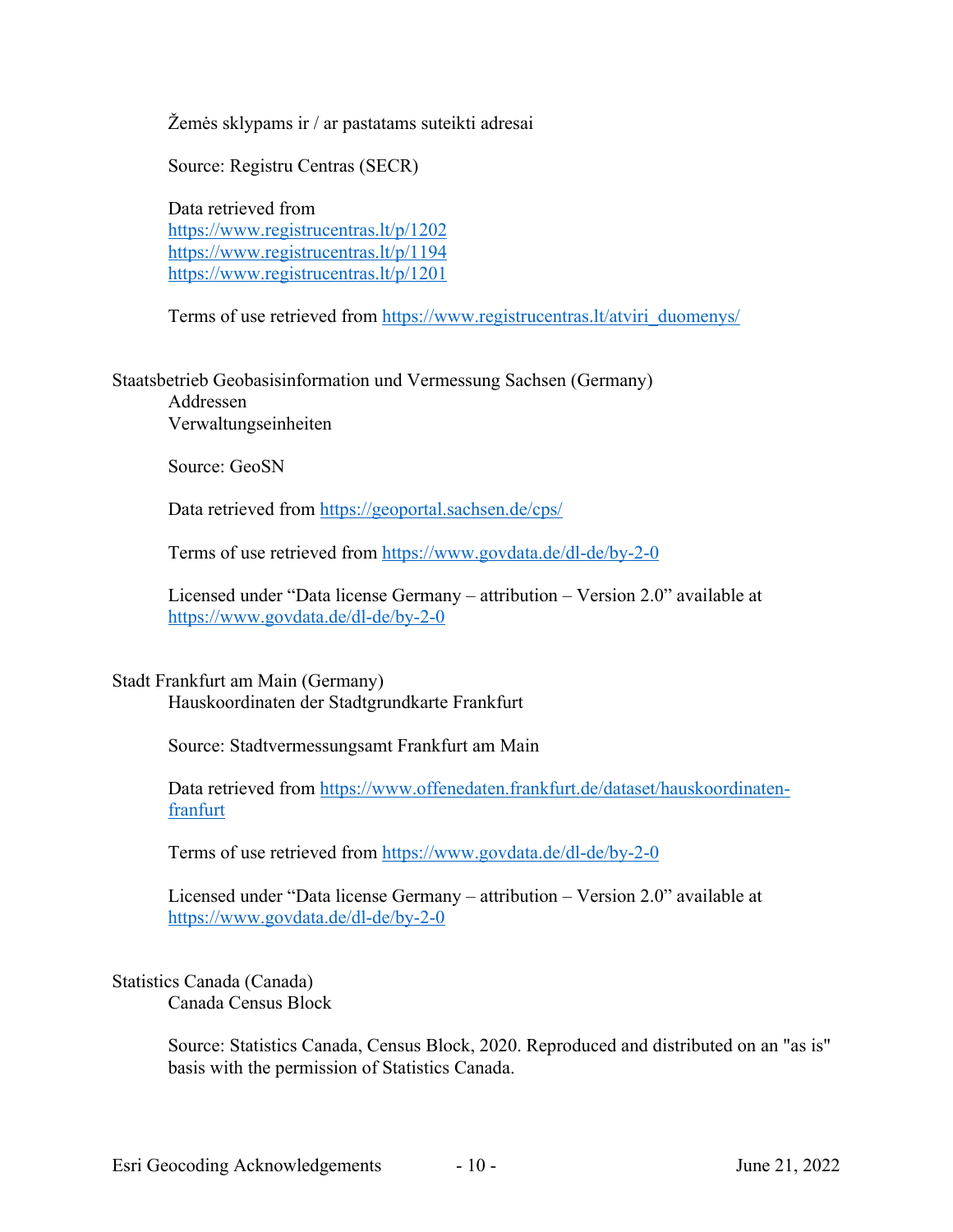Data retrieved from https://www12.statcan.gc.ca/census-recensement/2011/geo/boundlimit/bound-limit-2016-eng.cfm

Terms of use retrieved from https://www.statcan.gc.ca/eng/reference/licence

Statistics Finland (Finland)

Paavo postal code areas

Data was retrieved from Statistics Finland's interface service on April 8<sup>th</sup>, 2021

Licensed under CC BY 4.0 available at https://creativecommons.org/licenses/by/4.0/

### Stats NZ Tatauranga Aotearoa (New Zealand)

Urban Rural 2020 (generalised) Data retrieved from https://datafinder.stats.govt.nz/layer/104269-urban-rural-2020 generalised/

Regional Council 2020 (generalised) Data retrieved from https://datafinder.stats.govt.nz/layer/104254-regional-council-2020 generalised/

Sourced from the Stats NZ and licensed for reuse under Creative Commons 4.0 International https://creativecommons.org/licenses/by/4.0/

Terms of use retrieved from https://datafinder.stats.govt.nz/terms-of-use/

Styrelsen for Dataforsyning og Effektivisering (Denmark) AWS Suiten

> Contains GeoDanmark data from the Danish Agency for Data Supply and Efficiency and Danish municipalities, January 2013

Data retrieved from http://download.aws.dk/adgangsadresser

Terms of use retrieved from http://download.aws.dk/licens

#### U.S. Census Bureau (USA) TIGER/Line® files

This product uses the Census Bureau Data API but is not endorsed or certified by the Census Bureau.

Data retrieved from https://www.census.gov/data.html